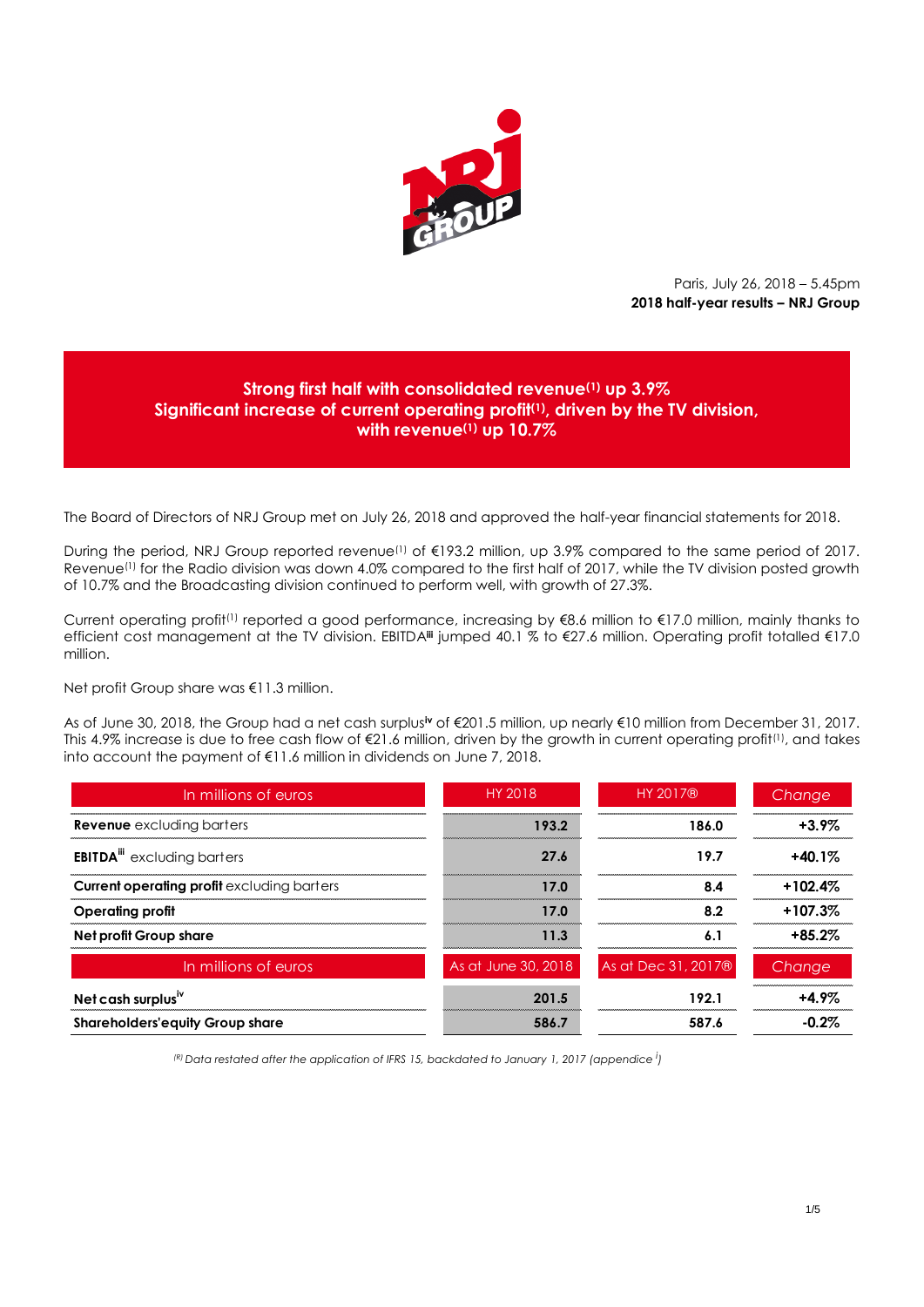# **Revenue and current operating profit (excluding barters) by activity**

| In millions of euros                       | HY 2018 | HY 2017 ®    | Change    |
|--------------------------------------------|---------|--------------|-----------|
| Radio                                      | 111.7   | (2)<br>116.4 | $-4.0\%$  |
| Television                                 | 47.5    | 42.9         | $+10.7%$  |
| <b>Broadcasting</b>                        | 34.0    | 26.7         | $+27.3%$  |
| Revenue excluding barters                  | 193.2   | 186.0        | $+3.9\%$  |
| Radio                                      | 14.6    | 18.4         | $-20.7\%$ |
| Television                                 | (8.8)   | (18.2)       | $+51.6%$  |
| <b>Broadcasting</b>                        | 11.2    | 8.1          | $+38.3%$  |
| Other activities                           | 0.0     | 0.1          | N.A.      |
| Current operating profit excluding barters | 17.0    | 8.4          | $+102.4%$ |

 $R$ <sup>2</sup> ( $R$ ) *Data restated after the application of IFRS 15, backdated to January 1, 2017 (appendice*  $\dot{R}$ 

*(2) Restated after the combination of the "Music Media and Events" and "International Activities" segments to form a new operating segment, "Radio" (appendice i i)*

## **RADIO**

The Radio division posted revenue<sup>(1)</sup> of €111.7 million, a decrease of 4.0%.

After recording a decline in the first quarter of 2018, revenue<sup>(1)</sup> from Radio activities in France (formerly the "Music, Media and Events" division) stabilised in the second quarter.

According to the latest audience figures from Médiamétrie (April-June 2018), NRJ Global is the leading sales house in the French radio market for the under-50 age group<sup>(3)</sup>, and more than 11.3 million<sup>(4)</sup> people listen to the Group's radio stations every day. NRJ Group's audience share among the 13+ age group was 14.4%(5) during the period (down 0.1 percentage point year-on-year (6) and up 0.5 percentage point compared to the previous recorded figures(6). Among the 25-49 year age group, NRJ Group received the largest number of daily listeners, with nearly 4.9 million listeners<sup>(7)</sup>, representing an audience share of 17.2%<sup>(5)</sup>.

NRJ confirmed its leadership as the number one radio station in France for the under-65 age group(8) and "Manu dans le 6/9" was also the number one morning show in France for those under 65<sup>(8)</sup>. Nostalgie, the second most listened-to music radio station(9), had its best season-end in nine years(10) and Rire & Chansons, the radio station with the most male listeners in France(11) produced its best ever performance with 398,000 new daily listeners acquired over a year(12), the strongest growth of all the radio stations(12) .

Digital activities continued to grow in the first half of 2018 (+7.7%). With the emergence of personal assistants and smart speakers, and the growing demand for audio content resulting from these technological innovations, the Group has substantially expanded its offering, with new podcasts in Radio, and has made NRJ available on Amazon Echo and HomePod since their launch in France in June 2018. NRJ is the leading internet radio brand in France during the first half of 2018(13) and the NRJ Group is the leading private group in France in digital radio listening(13).

Revenue<sup>(1)</sup> from international radio activities was adversely affected by the change in operating mode in Norway, which led to a €0.9m drop in revenue(1) in the first half of 2018, with no significant impact on current operating profit(1). Excluding Norway, revenue<sup>(1)</sup> from international radio activities recorded growth during the period compared with the first half of 2016, with an unfavourable base effect in 2017.

Current operating profit<sup>(1)</sup> for the Radio division was  $\epsilon$ 14.6 million, down 20.7% compared to the first half of 2017. The drop in revenue<sup>(1)</sup> for the Radio division impacts the current operating profit<sup>(1)</sup>. Efforts were made with regard to commercial and technical resources, in France, in the first half of 2018.

According to Médiamétrie's Cross Médias study, more than 45 million French people are entertained each month by our media: Internet, radio and television(14) .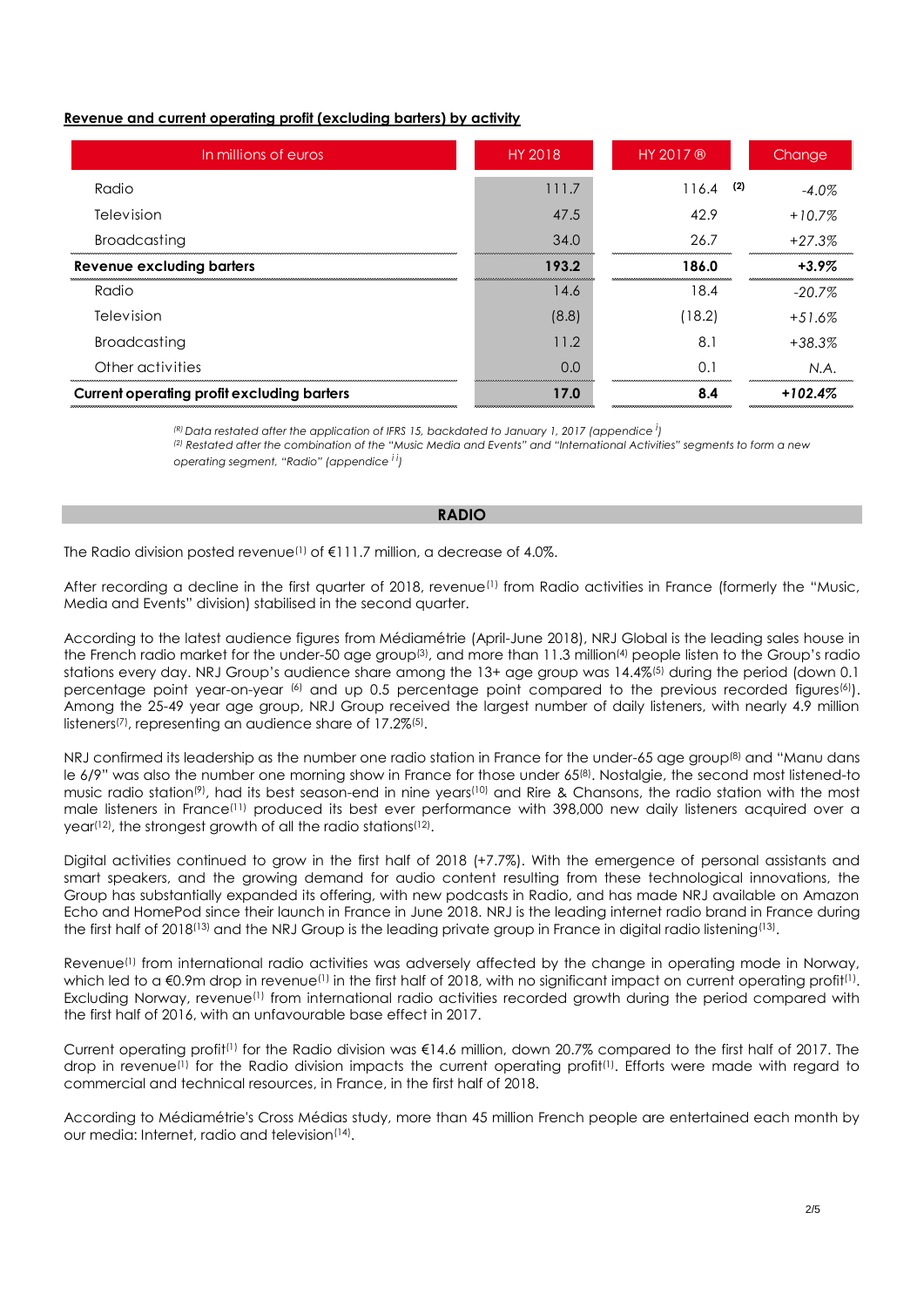## **TELEVISION**

**Revenue(1) for the TV division was €47.5 million, up 10.7% compared to the first half of 2017.** The TV division maintained the positive trend that began in the fourth quarter of 2017, with growth of 10.8% in the first quarter of 2018 and 10.7% in the second quarter. All three Group channels contributed to this growth, which was mainly due to the excellent commercial performance of Chérie 25.

In the first half of 2018, cumulative audience share for NRJ Group's free-to-air channels (NRJ 12 + Chérie 25) was  $2.6\%$ <sup>(15)</sup> across the entire viewing public, while audience share was  $3.2\%$ <sup>(15)</sup> among the 25-49 age group and  $3.6\%$ <sup>(15)</sup> among women under 50 responsible for purchases. These audience shares all showed growth in the second quarter 2018 compared to the first quarter of 2018(16) .

NRJ 12 posted audience figures in the 7 p.m. to 8 p.m. time slot of 3.0%<sup>(17)</sup> among the 4+ age group, 5.3%<sup>(17)</sup> among the 25-49 age group and 6.9%(17) among women under 50 responsible for purchases in the second quarter of 2018. These audience figures display increases of 1.2 percentage point<sup>(18)</sup>, 2.1 percentage points<sup>(18)</sup> and 3.2 percentage points(18) , respectively compared to the second quarter of 2017.

**Chérie 25 posted double-digit revenue growth**(1). Thanks to a solid commercial strategy, including share of sold advertising inventory, and clear editorial positioning, the channel's advertising performance improved in the first half of 2018.

According to the latest Médiamat'Thématik figures, NRJ Hits confirmed its uncontested position as the top music channel on cable, satellite and ADSL<sup>(19)</sup>, 105% ahead of its closest competitor<sup>(20)</sup>. The channel, which offers daily programming of greatest hits, has more than 4.1 million viewers every month<sup>(21)</sup>.

Driven by solid growth in commercial activity and cost efficiencies of close to €5.0 million, the TV division posted current operating profit<sup>(1)</sup> of €(8.8) million, a significant improvement of €9.4 million compared to the first half of 2017. The TV division continues to pursue a targeted investment strategy.

## **BROADCASTING**

In the first half of 2018, revenue<sup>(1)</sup> for the Broadcasting division increased by 27.3% compared to the first half of 2017 to €34.0 million. This increase is notably attributable to solid organic growth of 20% for FM broadcasting.

Current operating profit<sup>(1)</sup> for the Broadcasting division was  $\epsilon$ 11.2 million, an increase of  $\epsilon$ 3.1 million compared to the first half of 2018.

#### \*\*\*\*\*\*\*\*\*\*\*\*\*\*\*\*

**Next release:** Third quarter 2018 financial information: October 17, 2018 (after market close).

## *Additional information*:

A limited review has been carried out on the condensed interim consolidated financial statements. The Statutory Auditors' report will be issued with unqualified opinion once all procedures required to file the half-year financial report have been completed.

The French version of the 2018 half-year financial report will be available on the Group's website [www.nrjgroup.fr](http://www.nrjgroup.fr/) by July 27, 2018 at the latest.

#### **APPENDICES**

#### **i Implementation of IFRS 15**

The Group has implemented IFRS 15 - Revenue from Contracts with Customers - for the first time, opting for full retrospective application, thereby requiring the restatement of comparative information.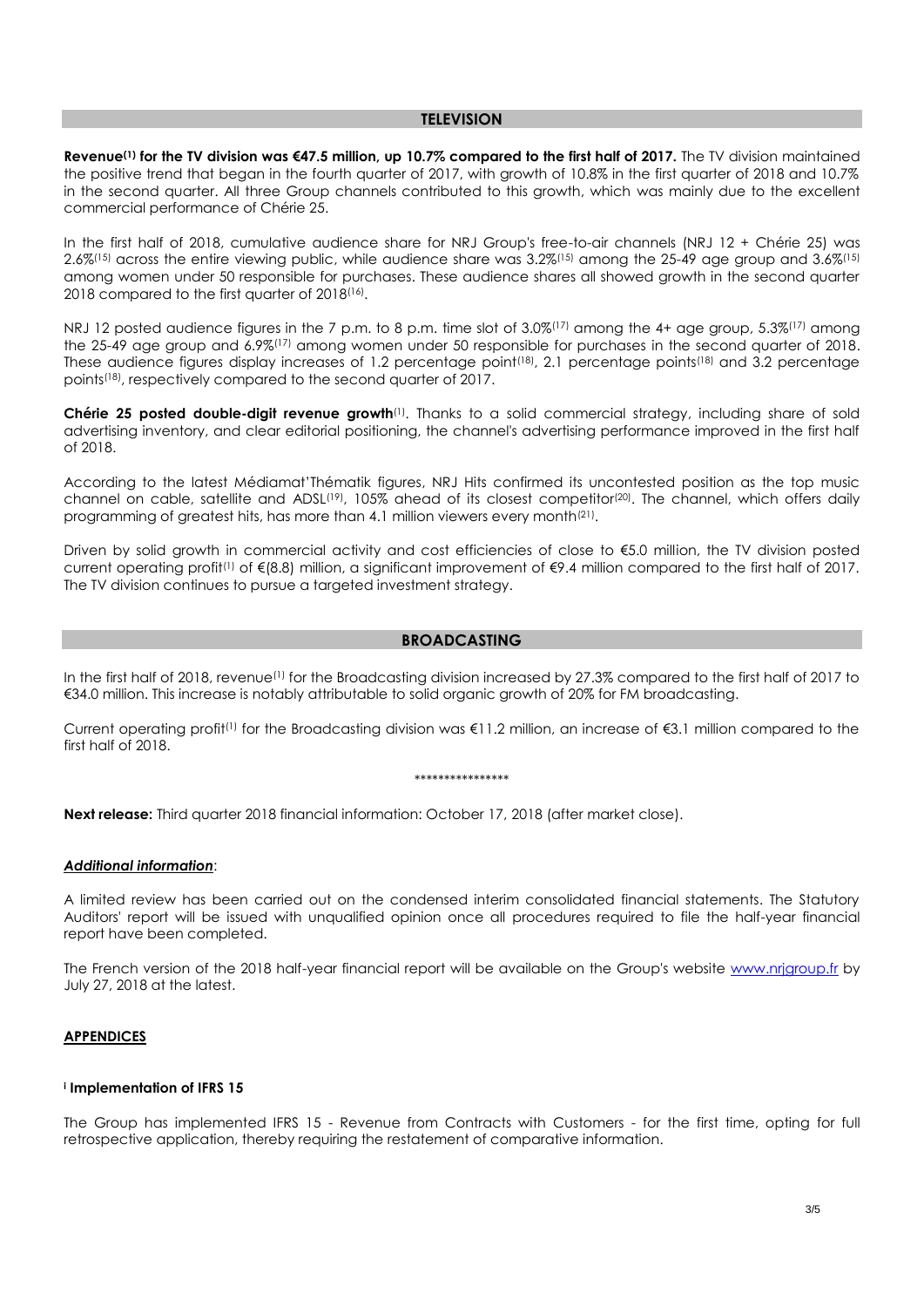This standard does not have a significant impact on the Group's results. Its main impacts are as follows:

- ₋ The recognition of earnings from partnerships in the Nordic region (Sweden, Norway and Finland) under revenue instead of other income from activities in the amount of €6.6 million for H1 2017.
- The recognition of "similar" barters that had previously been eliminated in the amount of €8.2 million for H1 2017.

| In millions of euros                                   | H1 2017<br>published | <b>IFRS 15 incidence</b><br>of partnerships | <b>IFRS 15 incidence</b><br>of similar barters | H1 2017 restated |
|--------------------------------------------------------|----------------------|---------------------------------------------|------------------------------------------------|------------------|
| <b>Revenue</b> excluding barters                       | 179.4                | 6.6                                         |                                                | 186.0            |
| Music Media and Events                                 | 90.8                 |                                             |                                                | 90.8             |
| television                                             | 42.9                 |                                             |                                                | 42.9             |
| International Activities                               | 19.0                 | 6.6                                         |                                                | 25.6             |
| Broadcasting                                           | 26.7                 |                                             |                                                | 26.7             |
| <b>Barters</b>                                         | 1.7                  |                                             | 8.2                                            | 9.9              |
| <b>Revenue</b> including barters                       | 181.1                | 6.6                                         | 8.2                                            | 195.9            |
| <b>Current operating profit/loss excluding barters</b> | 8.4                  |                                             |                                                | 8.4              |
| Current operating profit/loss on barters               | (0.1)                | ∗                                           | (0.1)                                          | (0.2)            |
| <b>Current operating profit/loss</b>                   | 8.3                  |                                             | (0.1)                                          | 8.2              |

\* Dissimilar barters

# **ii Change to segment reporting**

NRJ Group modified its divisional structure, resulting in changes to segment reporting. Specifically, it created the Radio Division, encompassing Music, Media and Events (MME) and International Activities, which have similar business profiles. The Television, Broadcasting and Other Activities divisions remain unchanged.

The Group now disclose revenue (excluding barters) and current operating profit (excluding barters) for each of the four following divisions:

- Radio
- **Television**
- **Broadcasting**
- **Other Activities**

Pursuant to IFRS 8 — Operating Segments, 2017 data for each of the divisions presented in the above disclosures has been restated to reflect the new divisional structure.

**iii EBITDA:** Current Operating Profit excluding barters transactions before amortisation and impairment of tangible and intangible assets and before net change in provisions recorded in the Current Operating Profit but after current depreciation on current assets. The caption "Net change in provisions" excludes reversals used which are credited to the same line as that used for the expenditures incurred.

| In millions of euros                                                                        | <b>HY 2018</b> | <b>HY 2017®</b> |
|---------------------------------------------------------------------------------------------|----------------|-----------------|
| <b>Current Operating Profit</b> excluding barters transactions                              | 17.0           |                 |
| Amortisation and impairment of tangible and intangible assets, and net change in provisions | 10.C           |                 |
| Change in provision for post-employment benefits recognised in personnel expenses           |                |                 |
| <b>EBITDA<sup>III</sup></b> excluding barter transactions                                   | 27 K           |                 |

**iv Net cash surplus:** cash and cash equivalents net of outstanding bank overdrafts and net of borrowings. Borrowings amounted to €5.2 million as at June 30, 2018.